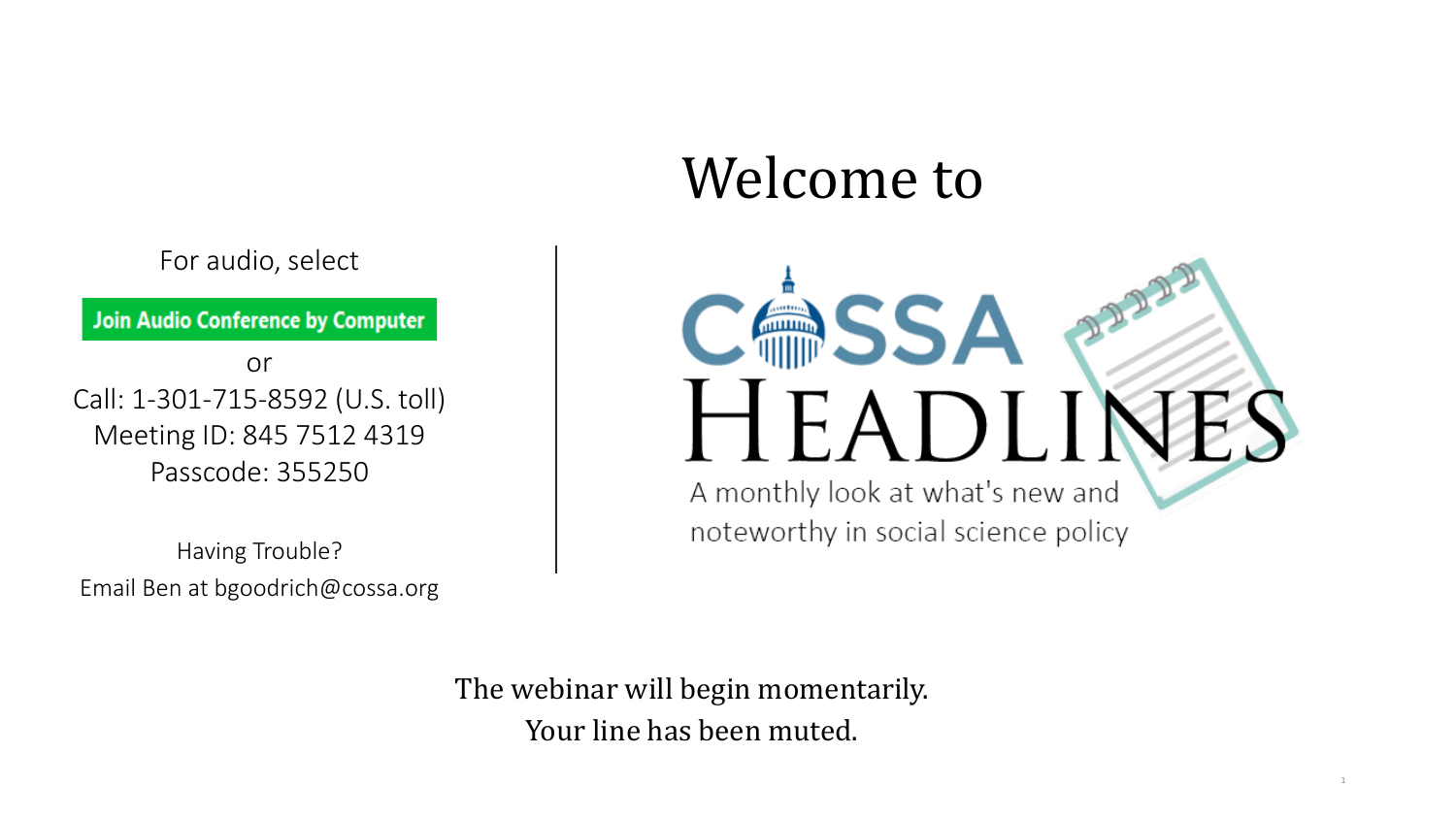



## □ This Month's HEADLINES

❑ This Month's DEEP DIVE: Updates from the Institute of Education Sciences (IES) with Mark Schneider

❑ This Month's HOMEWORK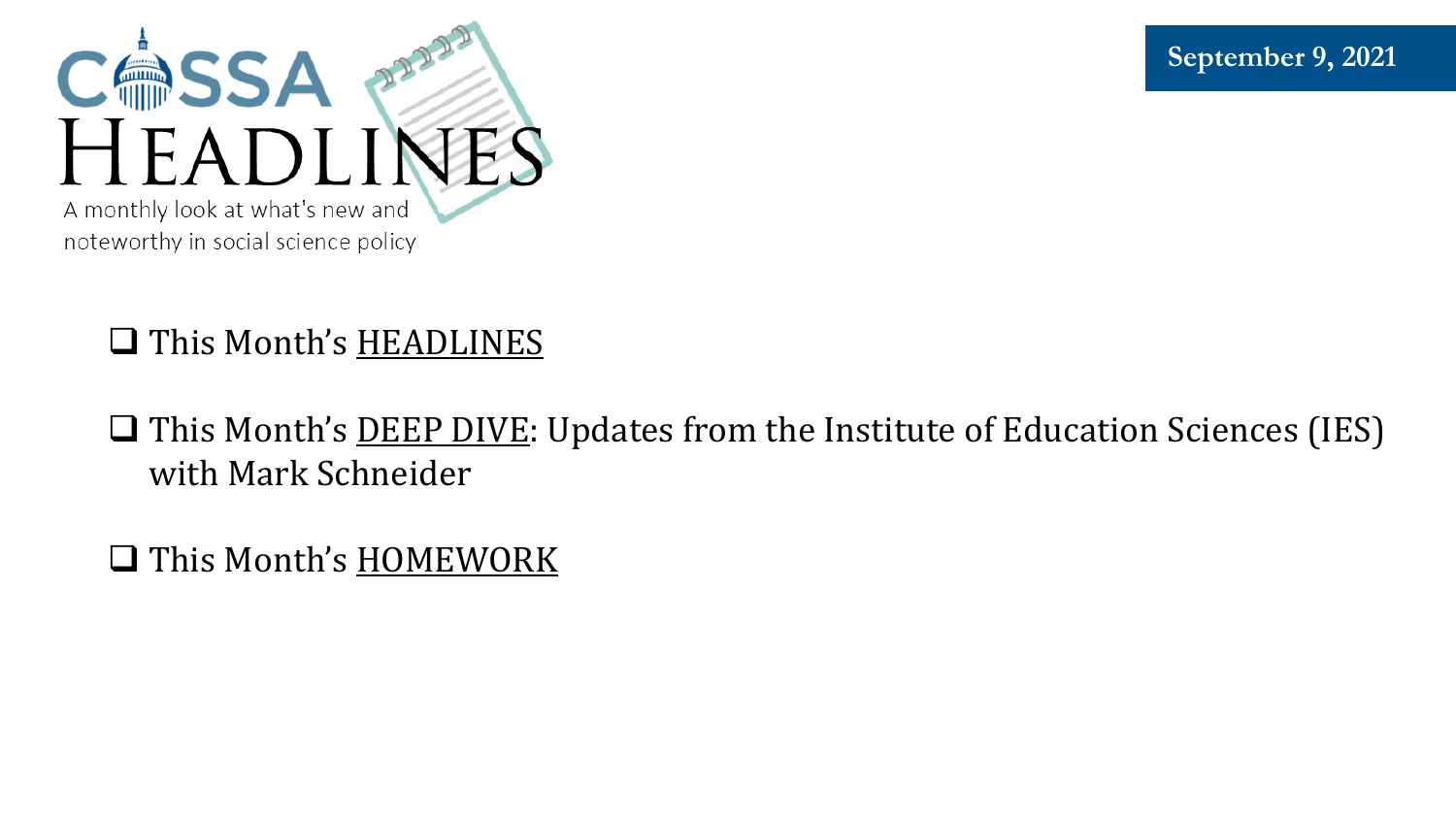# This Month's Headlines

#### **CONGRESS**

- House Passes Funding Bills for Labor-HHS-Education, Agriculture
	- More: [cossa.org/tag/fy-2022](https://cossa.org/tag/fy-2022/)
- New House Social Determinants of Health Caucus Seeks Stakeholder Input – Sept. 21 Deadline
	- More: [congressionalsdohcaucus.org](https://congressionalsdohcaucus.org/)

## **EXECUTIVE BRANCH**

- White House Outlines R&D Budget Priorities for FY 2023
	- [More: www.whitehouse.gov/omb/information-for](http://www.whitehouse.gov/omb/information-for-agencies/memoranda/)agencies/memoranda
- NIH Releases 2021-2025 Strategic Plan
	- More: [www.nih.gov/about-nih/nih-wide-strategic-plan](http://www.nih.gov/about-nih/nih-wide-strategic-plan)
- OSTP Prepares Upcoming Research Security Guidance
	- More: [www.whitehouse.gov/ostp/news-updates](http://www.whitehouse.gov/ostp/news-updates)
- Census Nominee Receives Committee Approval as Delayed 2020 Data Released
	- [More: www.census.gov/programs-surveys/decennial](http://www.census.gov/programs-surveys/decennial-census/about/rdo.html)census/about/rdo.html

## **COMMUNITY**

- National Academies Seeking Director for the Board on Behavioral, Cognitive, and Sensory Sciences
	- [More: www.nationalacademies.org/bbcss/board-on-behavioral-cognitive](http://www.nationalacademies.org/bbcss/board-on-behavioral-cognitive-and-sensory-sciences)and-sensory-sciences
- AAPOR Releases Report Evaluating 2020 Election Polling
	- More: [www.aapor.org](http://www.aapor.org/AAPOR_Main/media/MainSiteFiles/AAPOR-Task-Force-on-2020-Pre-Election-Polling_Report-FNL.pdf)

## **COSSA**

- New COSSA Website!
	- More: [www.cossa.org](http://www.cossa.org/)
- "Why Social Science" Can Help Plan for Returning to In-Person Work
	- More: [www.whysocialscience.com](http://www.whysocialscience.com/)



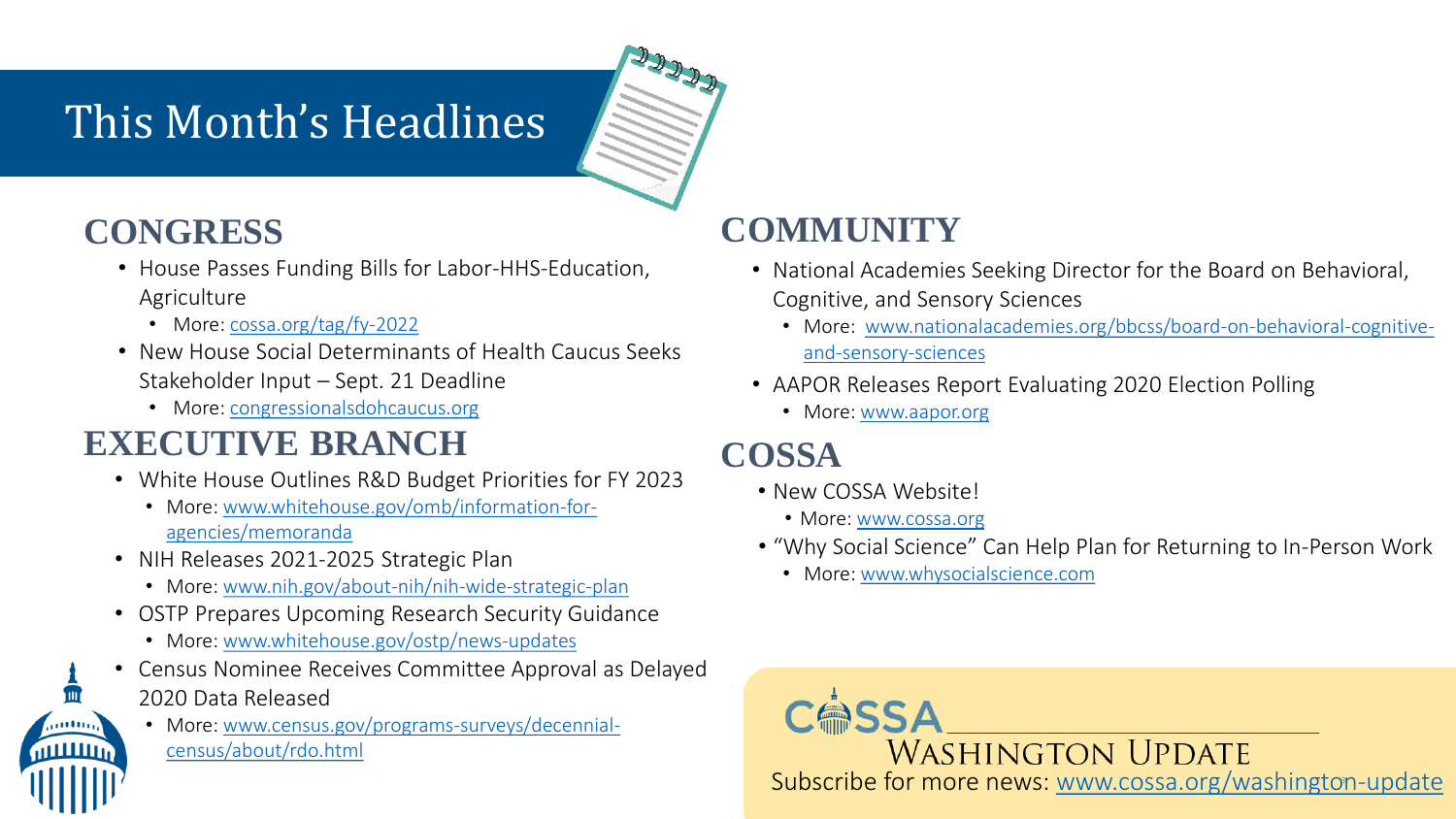## Deep Dive Discussion

## Updates from the Institute of Education Sciences



Dr. Mark Schneider Director, Institute of Education Sciences U.S. Department of Education

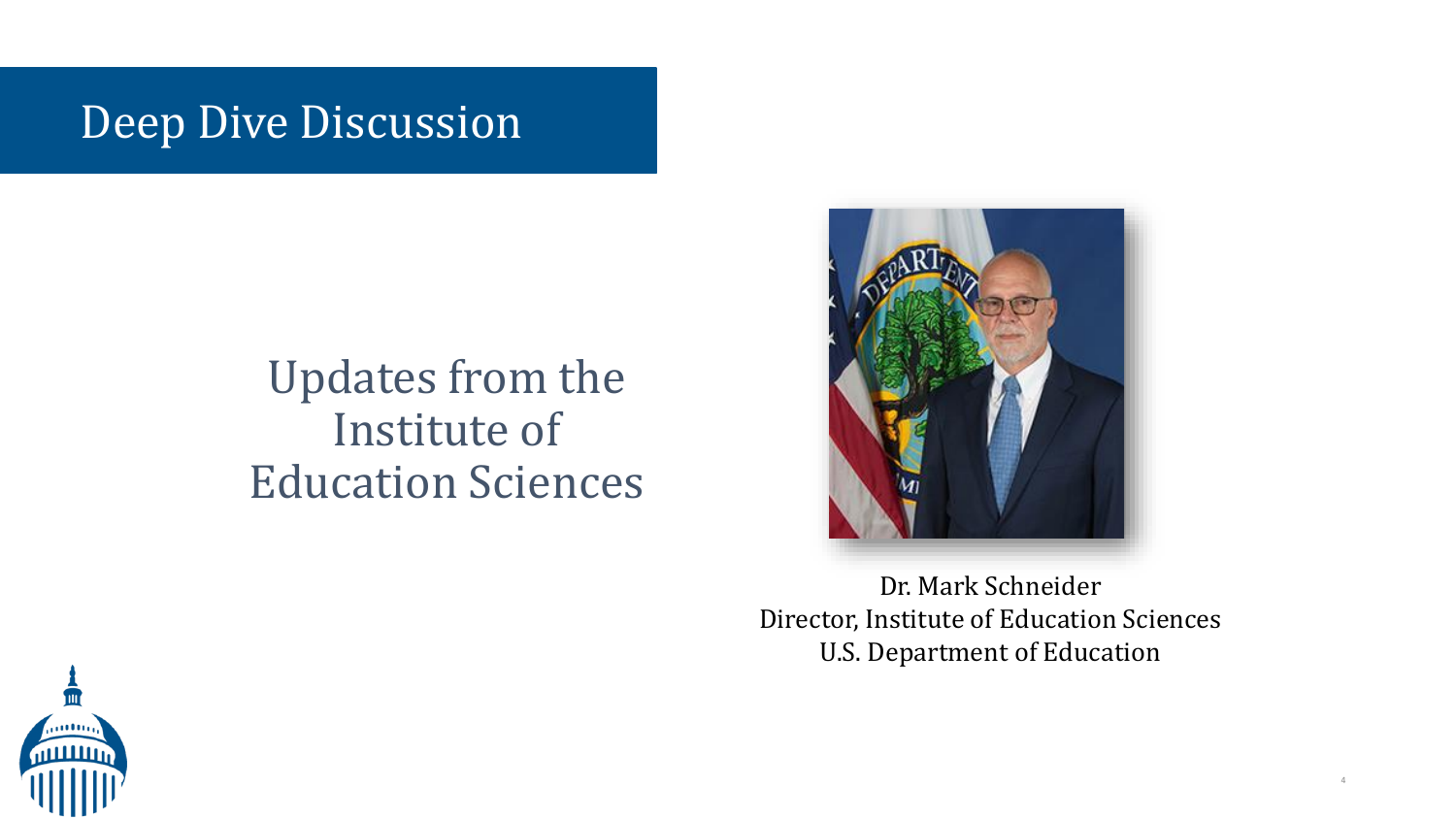## Homework Assignment



hon Center

HOME ABOUT MEMBERS ACTION CENTER POLICY WASHINGTON UPDATE SOCIAL SCIENCE EVENTS **JOIN COSSA** 

❑ Write to Congress about FY 2022 funding support for social and behavioral science research



**ACT** 

**FOLLOW &** 

**SHARE** 

Home » Action Center » Action Alerts

## COSSA ACTION

#### Tell Congress to Invest in the National Science Foundation!

Congressional appropriators are preparing legislation that will determine funding for federal science and data agencies for the next year. Now is the time to write to your Members of Congress and tell them to fight for robust investments in the National Science Foundation (NSF) in FY 2022. NSF is the only U.S. federal agency tasked with supporting scientific research across all fields of science, including the social and behavioral sciences. The need for increased investment in research has become even more pronounced in light of the disruptions caused by the COVID-19 pandemic

You can share the important role research in the social and behavioral sciences play in making our population healthier, our democracy fairer, our nation safer, and our economy stronger and ask them to support funding for social and behavioral science. TIP: Customize the letter to focus on research affecting your community!

**TAKE ACTION** 

**Featured Alert** 

#### Tell Congress to Invest in the National Institutes of Health!

Congressional appropriators are preparing legislation that will determine funding for federal science and data agencies for the next year. Now is the time to write to your Members of Congress and tell them why you support funding for social science research at the National Institutes of Health (NIH). NIH supports basic and applied social and behavioral science research across its 27 institutes and centers and social and



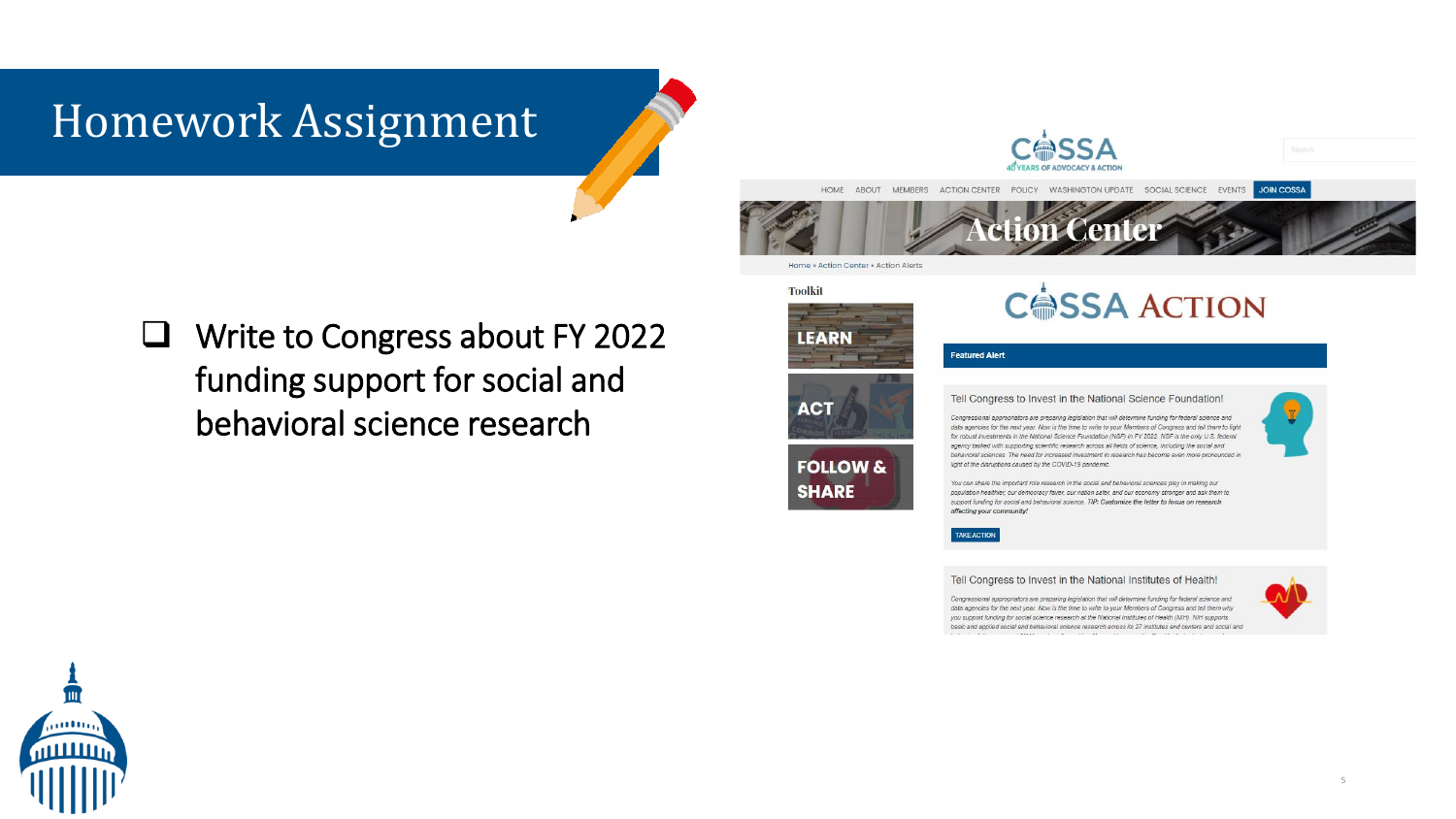## Recordings of Past Headlines Available @ cossa.org/events

## PAST DEEP DIVE TOPICS:

- July 2021: Pending NSF Legislation
- June 2021: A National Secure Data Service
- May 2021: Women, Minorities, and Persons with Disabilities in STEM
- April 2021: Updates from NSF's SBE Directorate
- March 2021: COVID-19 Relief for Researchers
- February 2021: Biden's First Weeks
- January 2021: COVID-19 Vaccination Communication
- December 2020: 2021 Policy Landscape
- November 2020: 2020 Election
- October 2020: Election Polling
- September 2020: Tracking School Reopening Plans
- August 2020: The Psychology of COVID-19